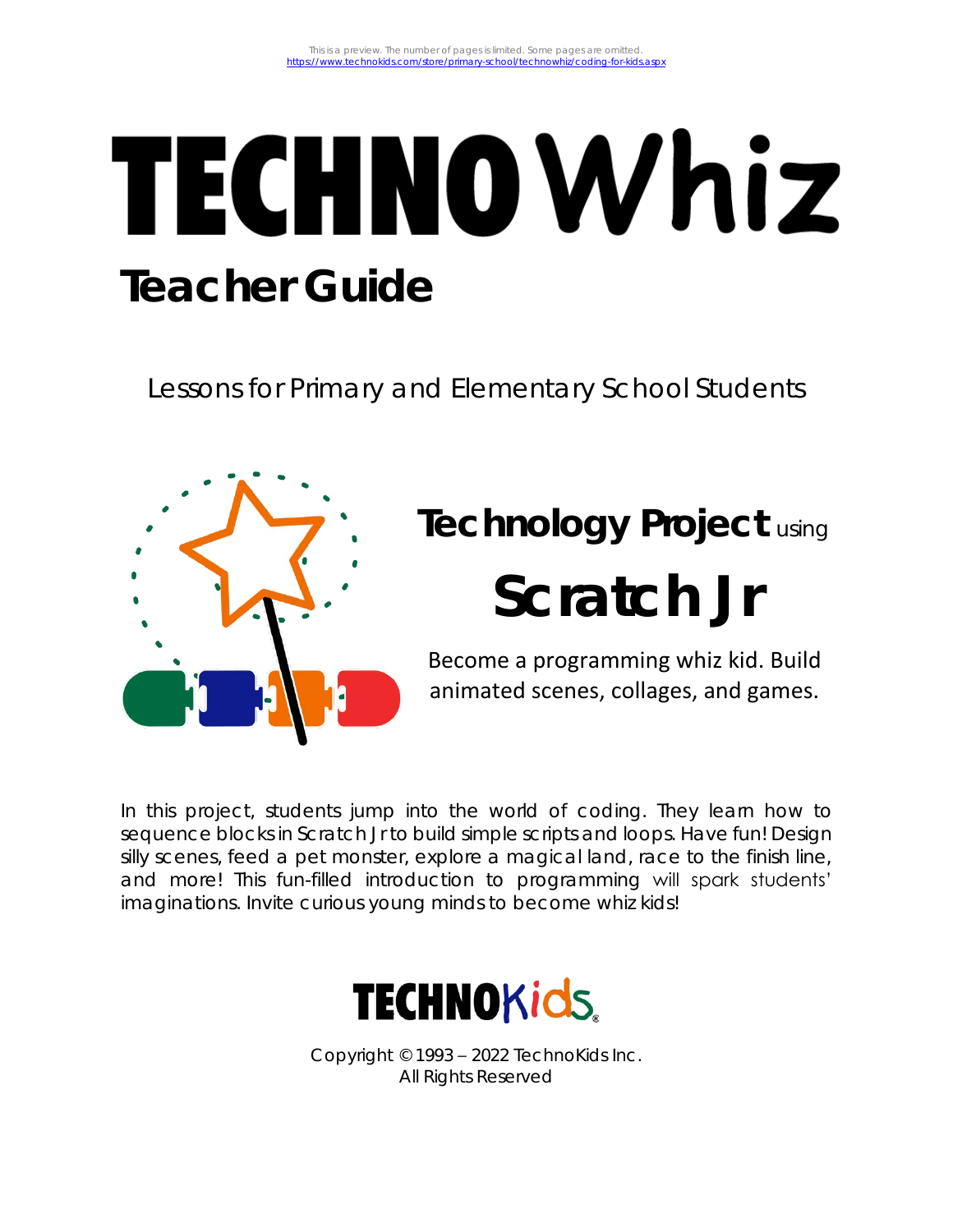# Contents

| Session 1 Become a Whiz Kid |  |
|-----------------------------|--|
|                             |  |
|                             |  |
|                             |  |
|                             |  |
|                             |  |
|                             |  |
|                             |  |
|                             |  |
|                             |  |
|                             |  |
| Session 2 Count and Code    |  |
|                             |  |
|                             |  |
|                             |  |
|                             |  |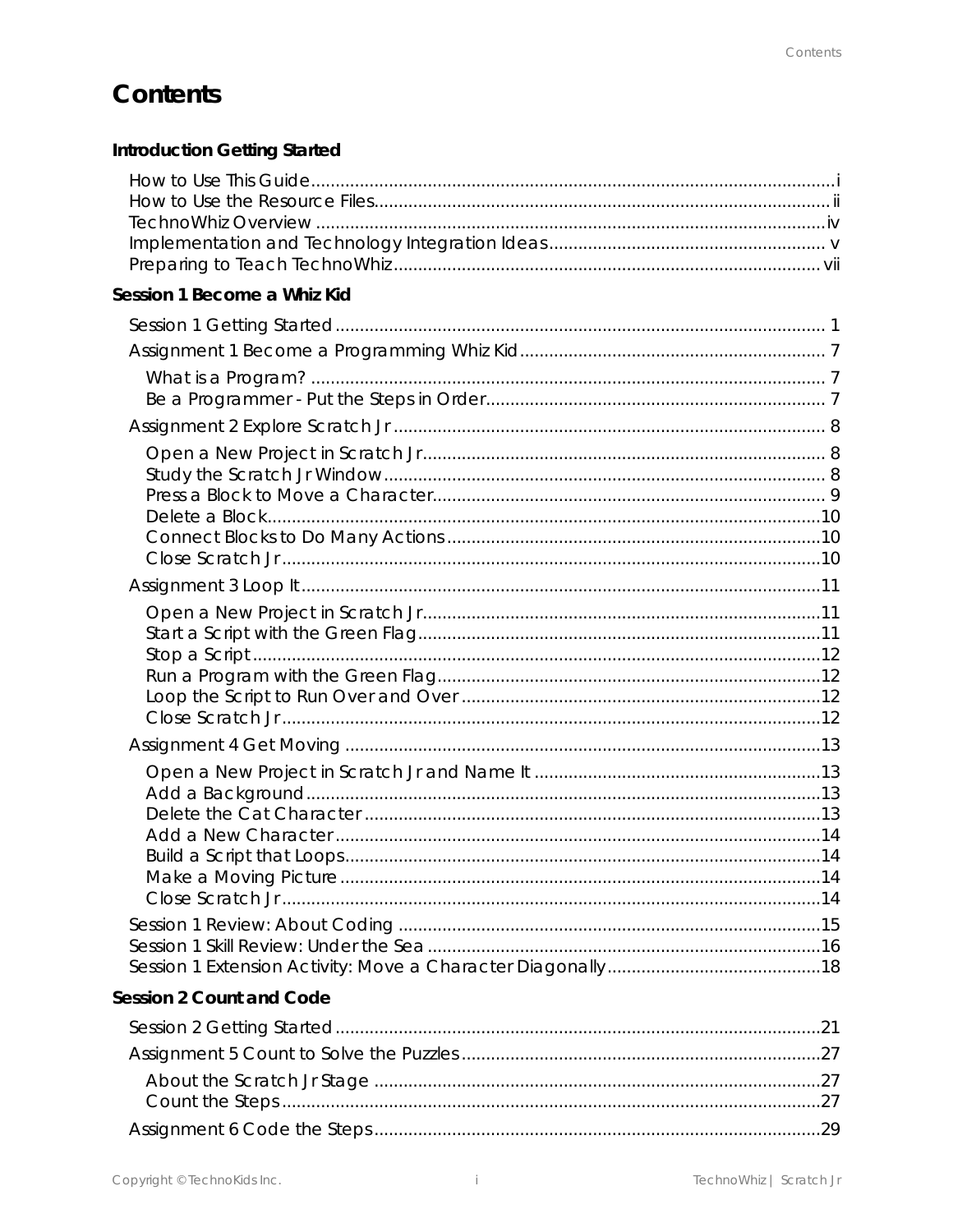| Session 3 Create a Pet Monster Game                             |  |
|-----------------------------------------------------------------|--|
|                                                                 |  |
|                                                                 |  |
|                                                                 |  |
|                                                                 |  |
|                                                                 |  |
|                                                                 |  |
|                                                                 |  |
| Add a Repeat Block to Show and Hide the Monster Many Times49    |  |
|                                                                 |  |
|                                                                 |  |
|                                                                 |  |
|                                                                 |  |
|                                                                 |  |
| Play the Start of the Game to See Where the Food Needs to Go 52 |  |
|                                                                 |  |
|                                                                 |  |
|                                                                 |  |
|                                                                 |  |
|                                                                 |  |
|                                                                 |  |
|                                                                 |  |
|                                                                 |  |
| Session 4 Design a Magical Land                                 |  |
|                                                                 |  |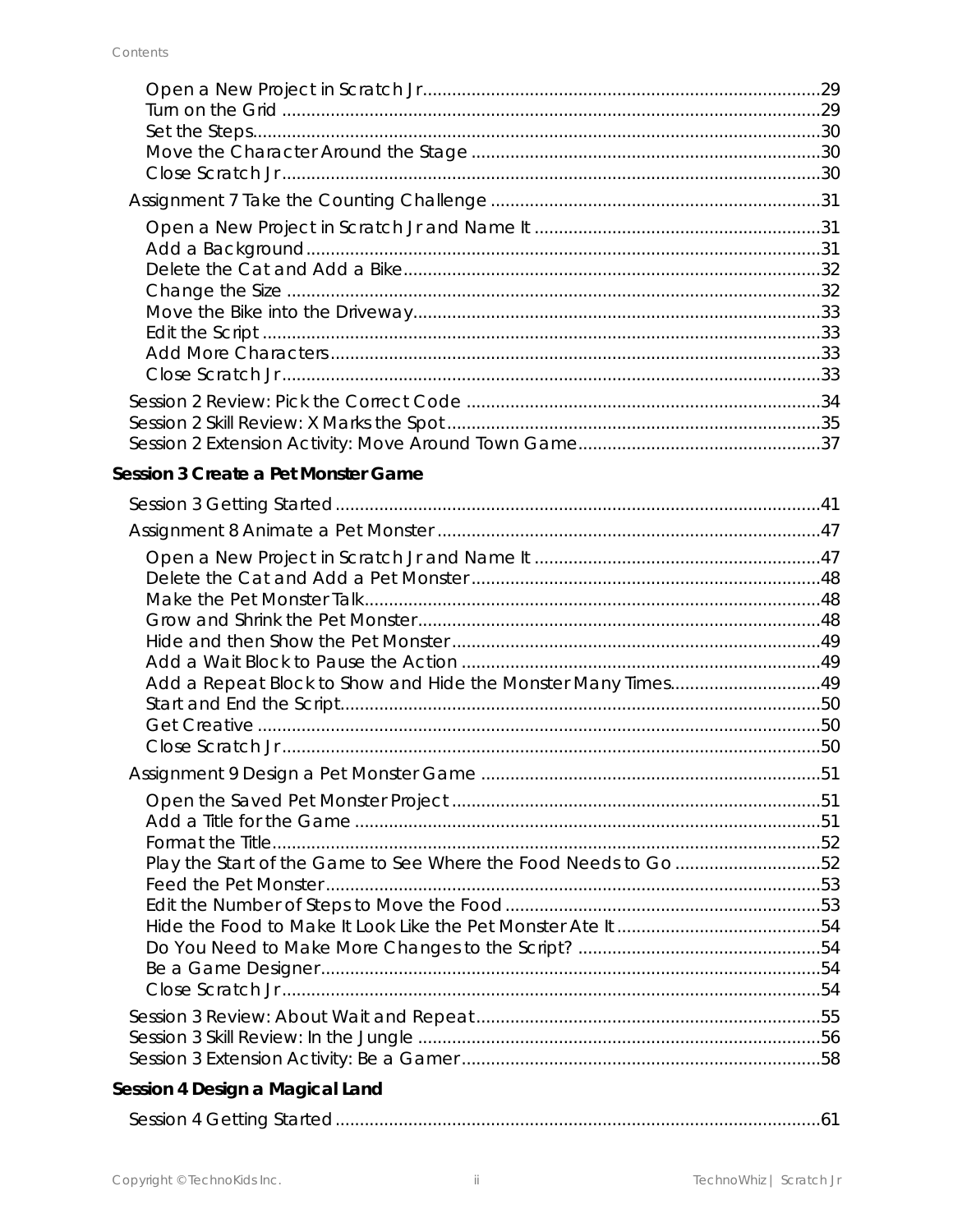| Session 5 Race to the Finish |  |
|------------------------------|--|
|                              |  |
|                              |  |
|                              |  |
|                              |  |
|                              |  |
|                              |  |
|                              |  |
|                              |  |
|                              |  |
|                              |  |
|                              |  |
|                              |  |
|                              |  |
|                              |  |
|                              |  |
|                              |  |
| Session 6 Game Time          |  |
|                              |  |
|                              |  |
|                              |  |
|                              |  |
|                              |  |
|                              |  |
|                              |  |
|                              |  |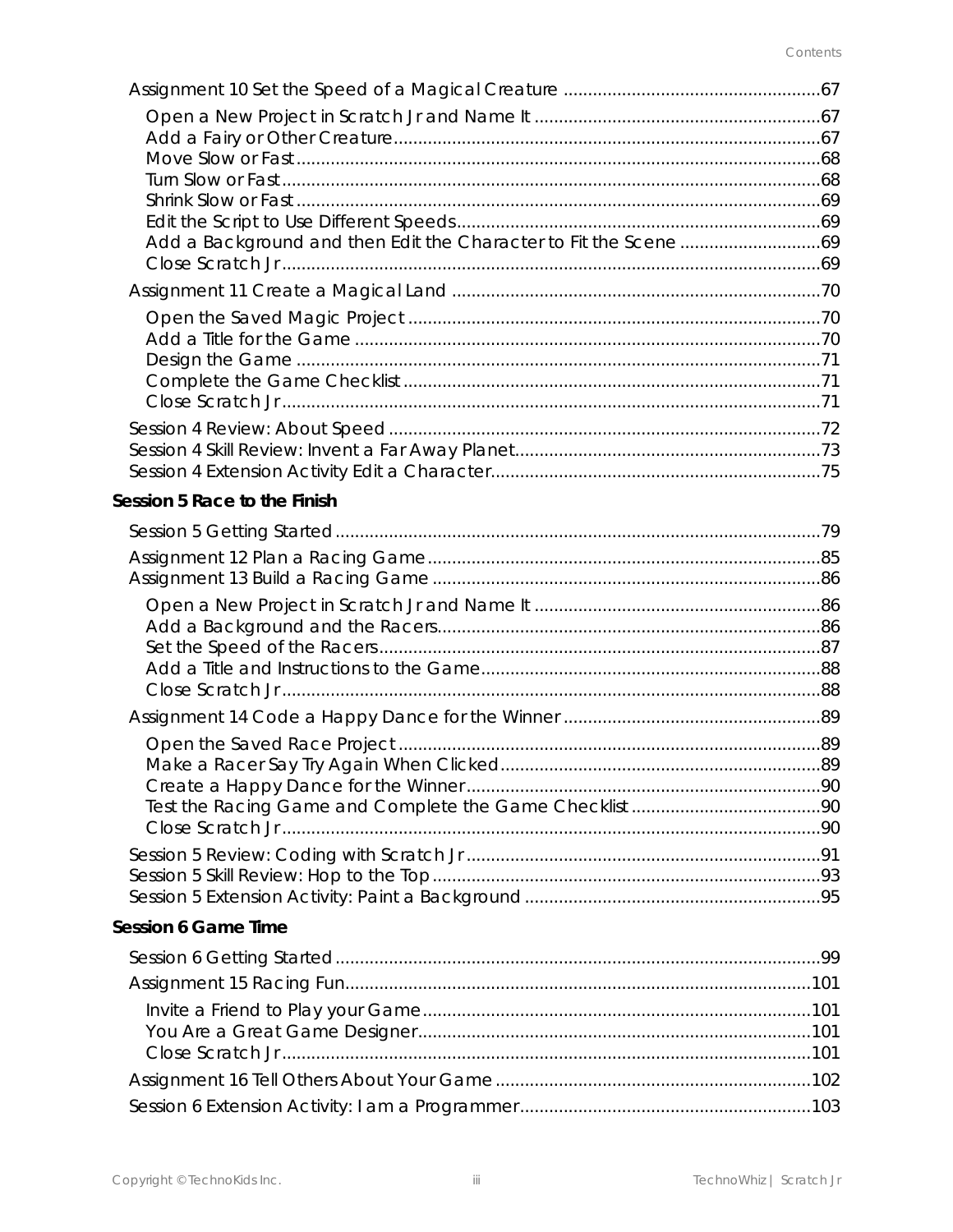#### **Appendices**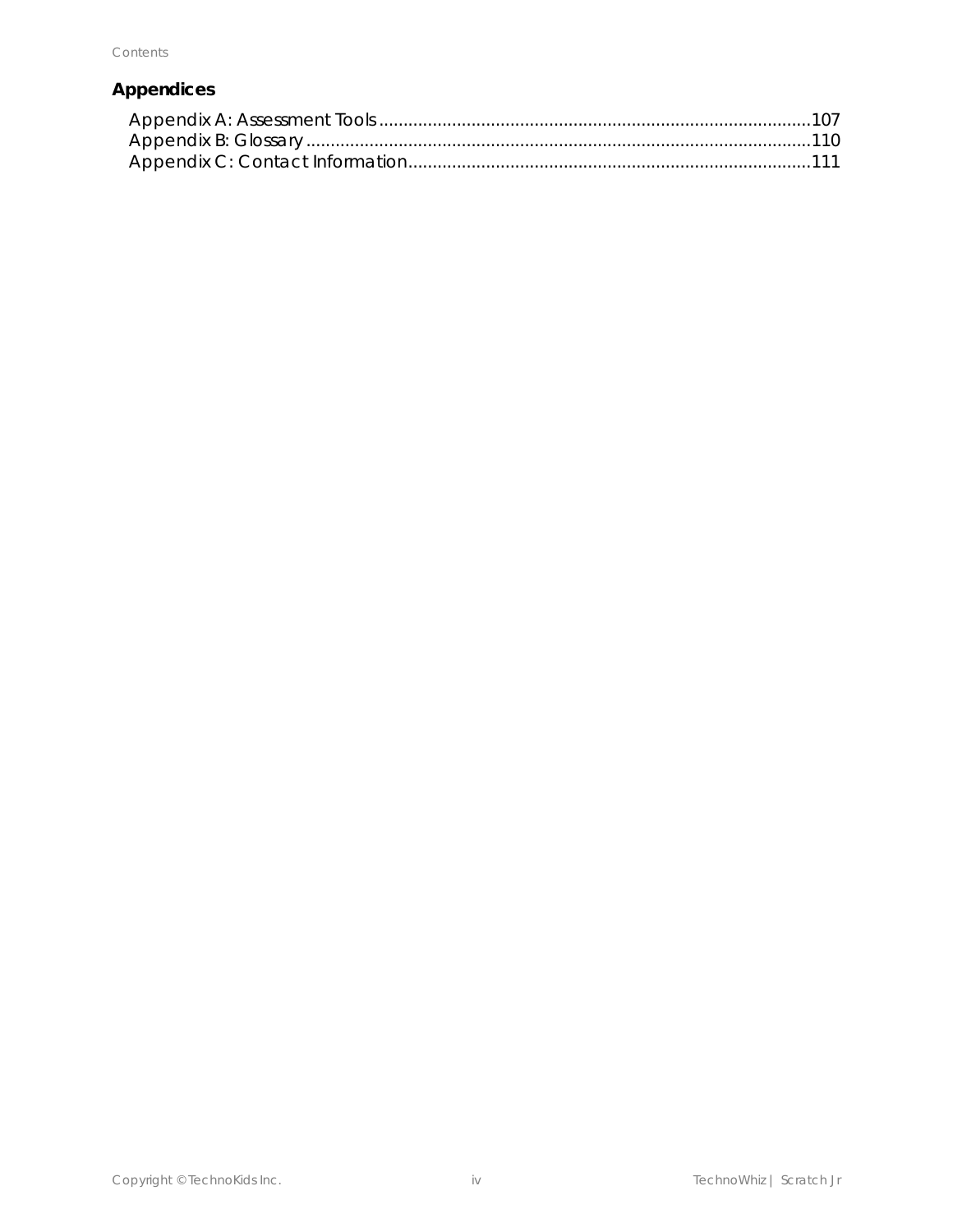# **TechnoWhiz Overview**

**Introduction to TechnoWhiz**

In this project, students jump into the world of coding. They learn how to sequence blocks in Scratch Jr to build simple scripts and loops. Have fun! Design silly scenes, feed a pet monster, explore a magical land, race to the finish line, and more! This fun-filled introduction to programming will spark students' imaginations. Invite curious young minds to become whiz kids!



Students complete the following tasks:

- $\triangleright$  In session 1, students become programming whiz kids. Their first assignment is to sequence a series of tasks to learn about the job of a programmer. Next, they open Scratch Jr to investigate the function of many of the tools. By adding Motion blocks to the programming area, they learn how to code a character's movement. Next, they connect blocks together to form a script that sequences actions. Finally, students cause the script to loop. At the end of the session, they combine their coding skills to create a silly scene. It comes to life by combining a colorful background with moving characters.
- $\triangleright$  In session 2, the programming whiz kids take the Counting Challenge. They learn to direct how many steps a character moves to reach a goal. To start, they solve puzzles to help the cat eat the cake, the dog catch the ball, and the horse reach the barn. Next, they explore how to edit the Motion coding blocks to set the number of steps. Once they have mastered this skill, students build scripts to help characters get home. Can they do it?
- $\triangleright$  In session 3, the programming whiz kids design a game. They build code that has a player feed a pet monster. To start, they create an opening sequence to attract attention. It has the character talk, grow, shrink, and blink. The action is controlled using the Wait and Repeat blocks. Afterwards, students apply their knowledge to add food to the stage that when clicked moves to the pet monster and then disappears. What does the pet monster like to eat?
- $\triangleright$  In session 4, the programming whiz kids design an interactive magical land. The game invites players to explore the place to discover surprises. By clicking on objects, they can cause flowers to grow, a sun to spin, or dragons to hop. The speed of the action is controlled to make it happen slow or fast. What amazing things are hidden in the scene?
- $\triangleright$  In session 5, the programming whiz kids build a racing game. Players watch the action and then must select the winner. If they pick correctly, the racer will do a celebration dance. Who will reach the finish line first?
- $\triangleright$  In session 6, the programming whiz kids invite others to play their racing game. Players rate what they liked the most about the activity. Afterwards, the young game designers answer questions about coding the Scratch Jr project.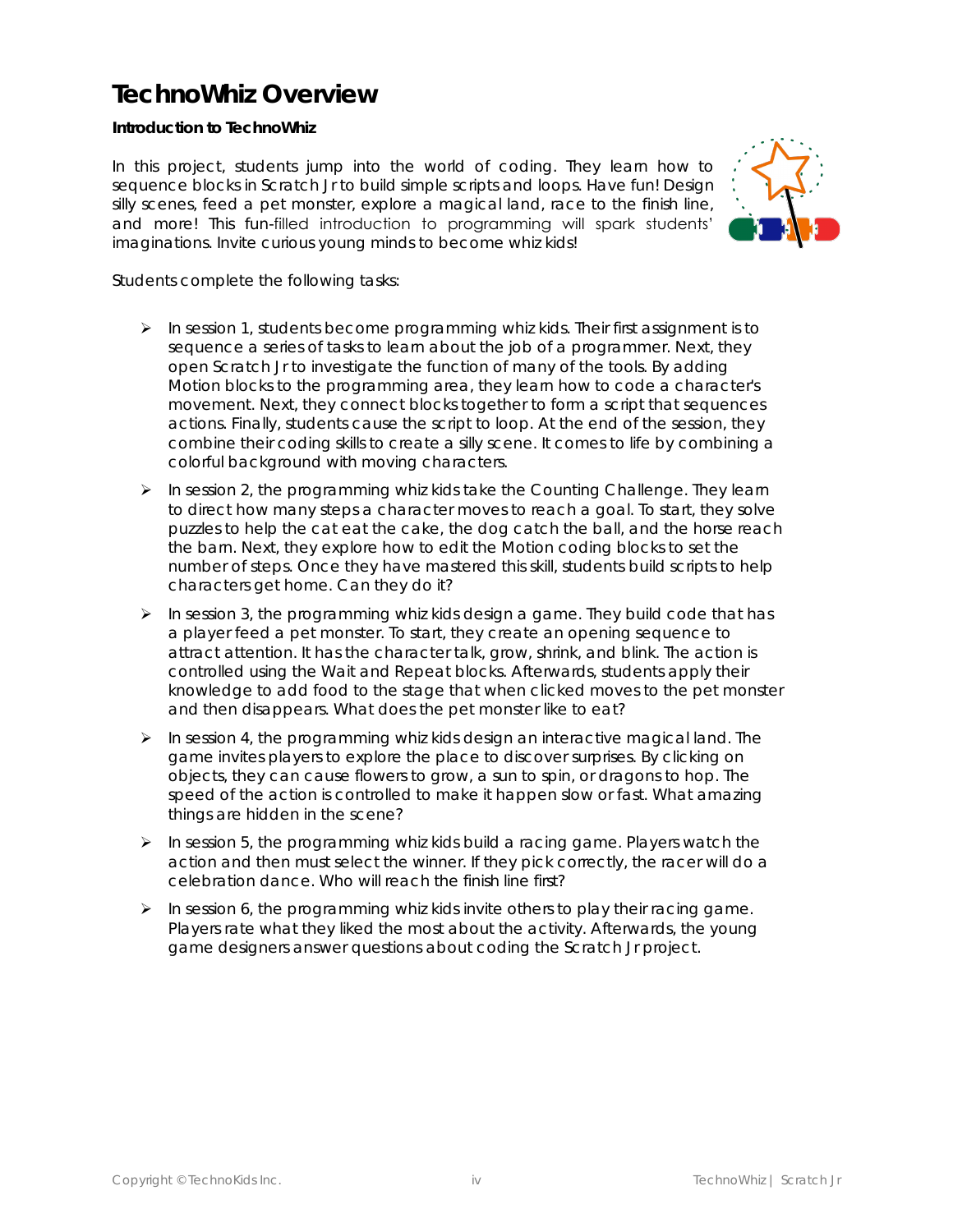# **Implementation and Technology Integration Ideas**

TechnoWhiz develops computational thinking in primary and elementary school students. The programming activities are ideal for Grades 2 and up. Step by step instructions explain how to build animated scenes, interactive collages, and games using Scratch Jr. Have fun! Animate silly scenes, feed a pet monster, design a magical land, or create a race.

#### **Ideas for Implementation**

TechnoWhiz introduces basic programming concepts to beginners. The activities are suitable for any teaching situation. Select the option that works best for you and your students:

- *Coding Unit with Primary Students*: Assignments in Sessions 1-3 in TechnoWhiz are ideal for students new to Scratch Jr. They learn how to design animated scenes and a simple game. The emphasis is on coding basics including how to build scripts, sequence commands, and create simple loops. The activities focus upon intentionally coding characters to move.
- *Coding Unit with Elementary Students:* Once students understand the fundamentals of coding in Sessions 1-3, they extend their learning in Sessions 4-6. The activities are ideal for young programmers that are ready for a challenge. They learn how to direct the timing of events to produce an interactive collage and original racing game.
- *Hour of Code*: If you only have one class to teach coding there are many assignments in TechnoWhiz that can be used for this purpose. If your students are beginners, they can develop simple animations. Assignment 3 targets how to build a looping script, Assignment 7 explores controlling movement, and Assignment 8 focuses upon changing the appearance of a character. If your students have existing knowledge of Scratch Jr, the skill reviews in Sessions 1-5 are excellent challenges.
- *Makerspace Workshop Series*: If you are running a workshop series as part of an afterschool program or community event, then you will need to select assignments that fit the number of classes offered. Consider the age range and coding abilities of students. Pick activities they will enjoy. For example, design a treasure hunt, far away planet, or hop to the top race.

#### **Technology Integration Suggestions**

The TechnoWhiz project is primarily a STEM project that teaches coding. However, the activities also integrate into other areas of curriculum including language arts, mathematics, social studies, and visual arts.

- *Language Arts*: Include TechnoWhiz as a language arts unit. The coding activities are a form of visual storytelling. Apply story writing elements such as characters, setting, and plot to produce animated scenes and games. In addition, strengthen communication skills by having students reflect upon their programming decisions.
- *Mathematics*: Integrate TechnoWhiz into an existing problem-solving unit in Math class. The assignments are an ideal fit because coding requires mathematical and logical thinking. As well, the activities develop critical thinking skills by having students systematically plan, design, code, and test their projects.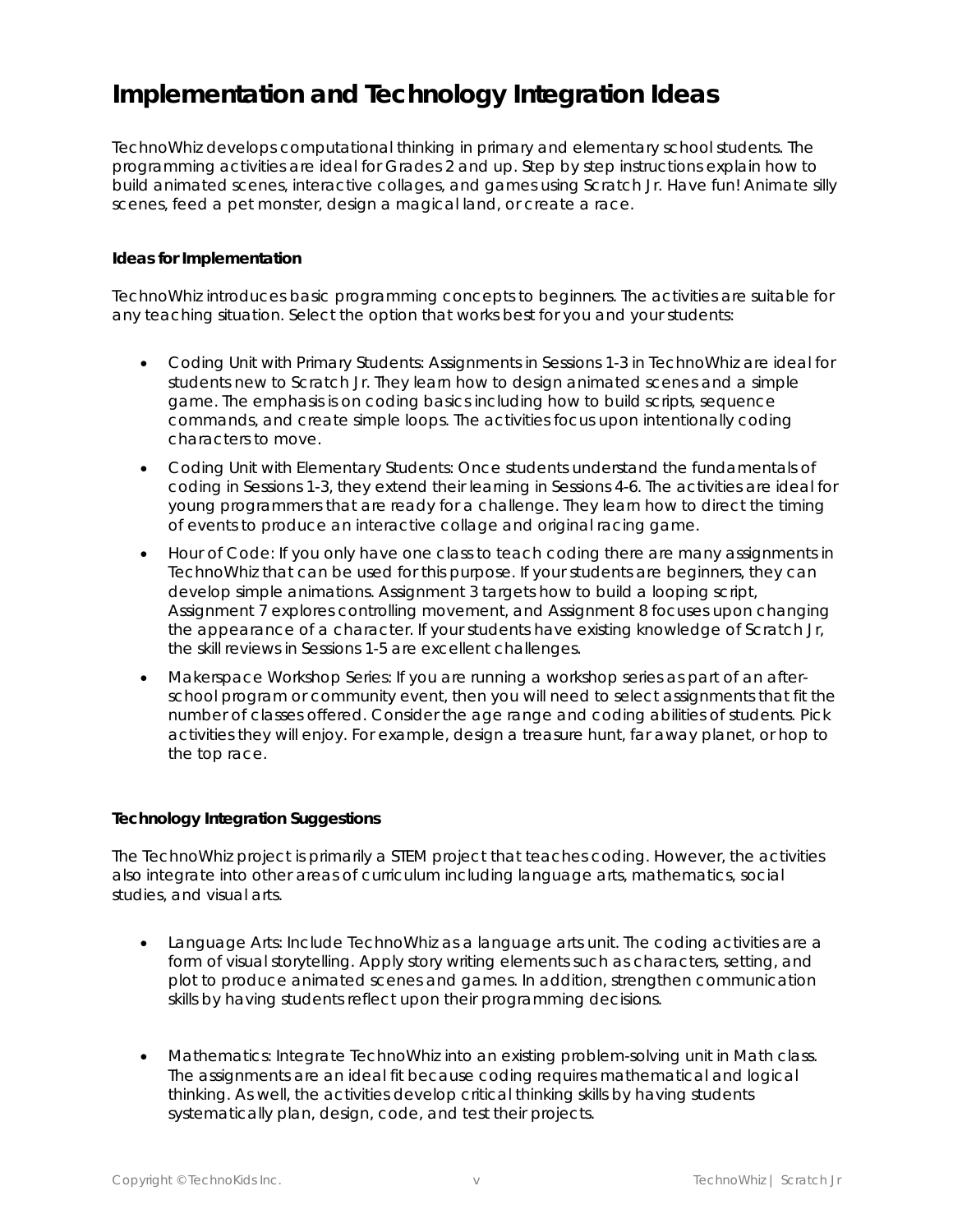- *Social Studies*: Transfer map making skills to a new task. The assignments in Session 2 have students apply knowledge of directions (left, right, up, and down) to move a character from one location to another.
- *Visual Arts*: Introduce digital paint tools. The Session 4 and 5 extension activities explain how to create original characters and backgrounds. This is a great way to express creativity.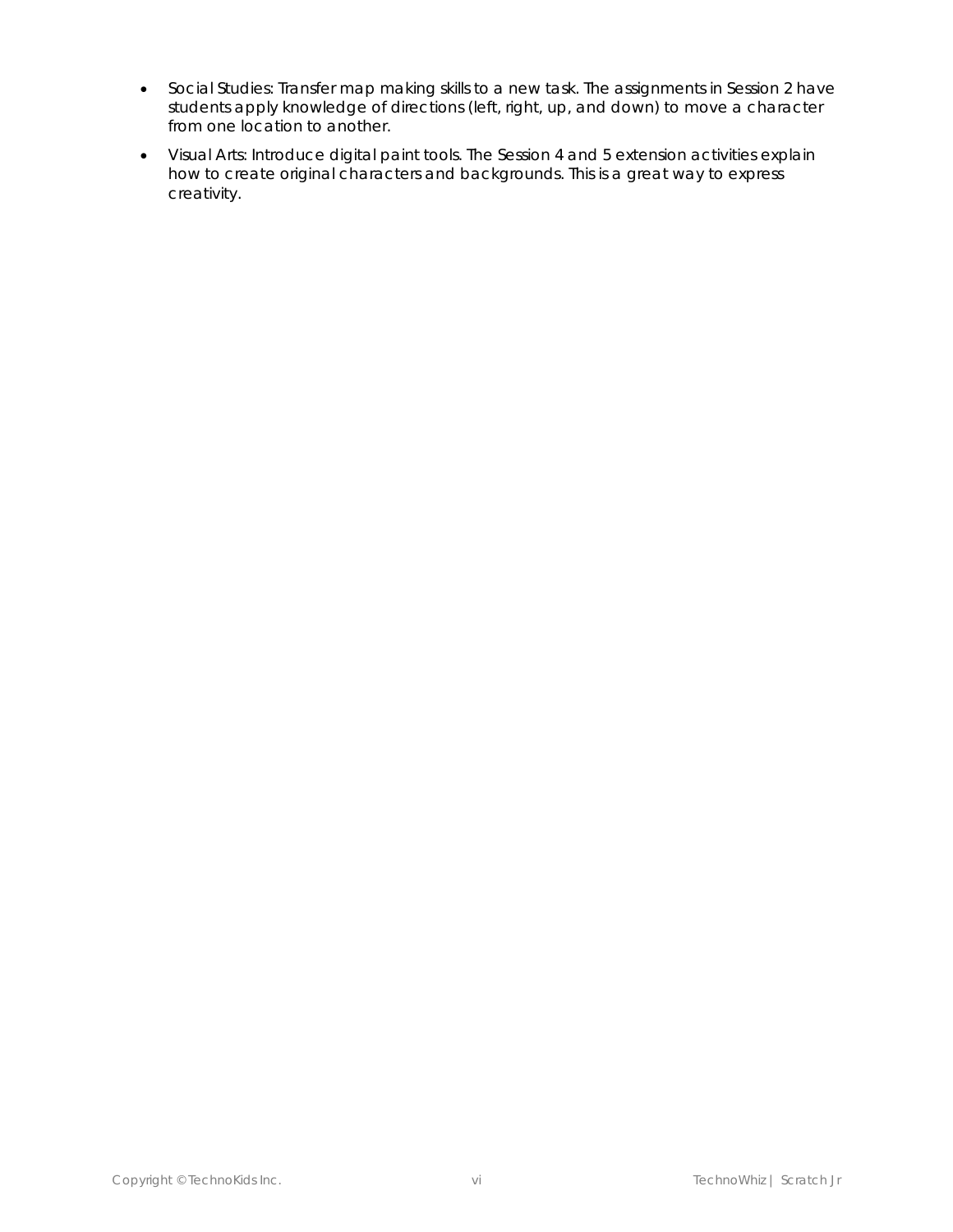# **Assignment 4 Get Moving**

You are a programming whiz kid! Use your skills to make characters move around the stage to create a silly picture.

**Open a New Project in Scratch Jr and Name It**

 $\triangleright$  Open a new project in Scratch Jr.



**Add a Background**

Click *Change Background*.



 $\triangleright$  Double click on a background you like.



**Delete the Cat Character**

 $\triangleright$  Click and hold the character.

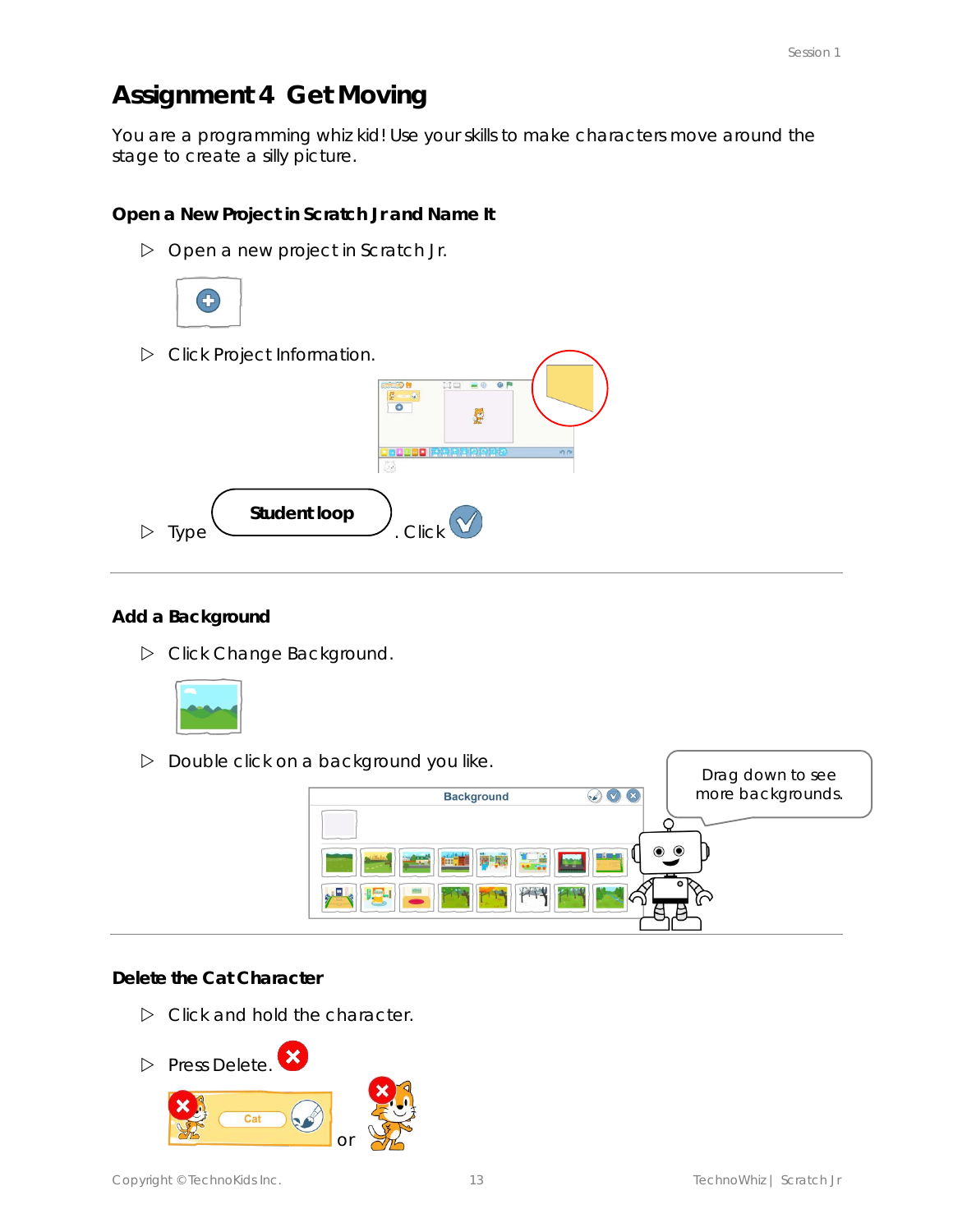**Add a New Character**

Click *New Character*.



 $\triangleright$  Double click on a character you like.



 $\triangleright$  Drag it to place the character on the stage.

**Build a Script that Loops**

- Click Triggering. Add *Start on Green Flag*.
- D Make the character move. Click Motion. **■**Use your skills to make a script.

| $\blacksquare$<br><b>TEC</b><br>мı |  |
|------------------------------------|--|

Loop the script. Click *End*. Add *Repeat Forever* .



**D** Click Green Flag to see the character move.

#### **Make a Moving Picture**

 $\triangleright$  Add more characters. Make each one move. Be creative!



#### **Close Scratch Jr**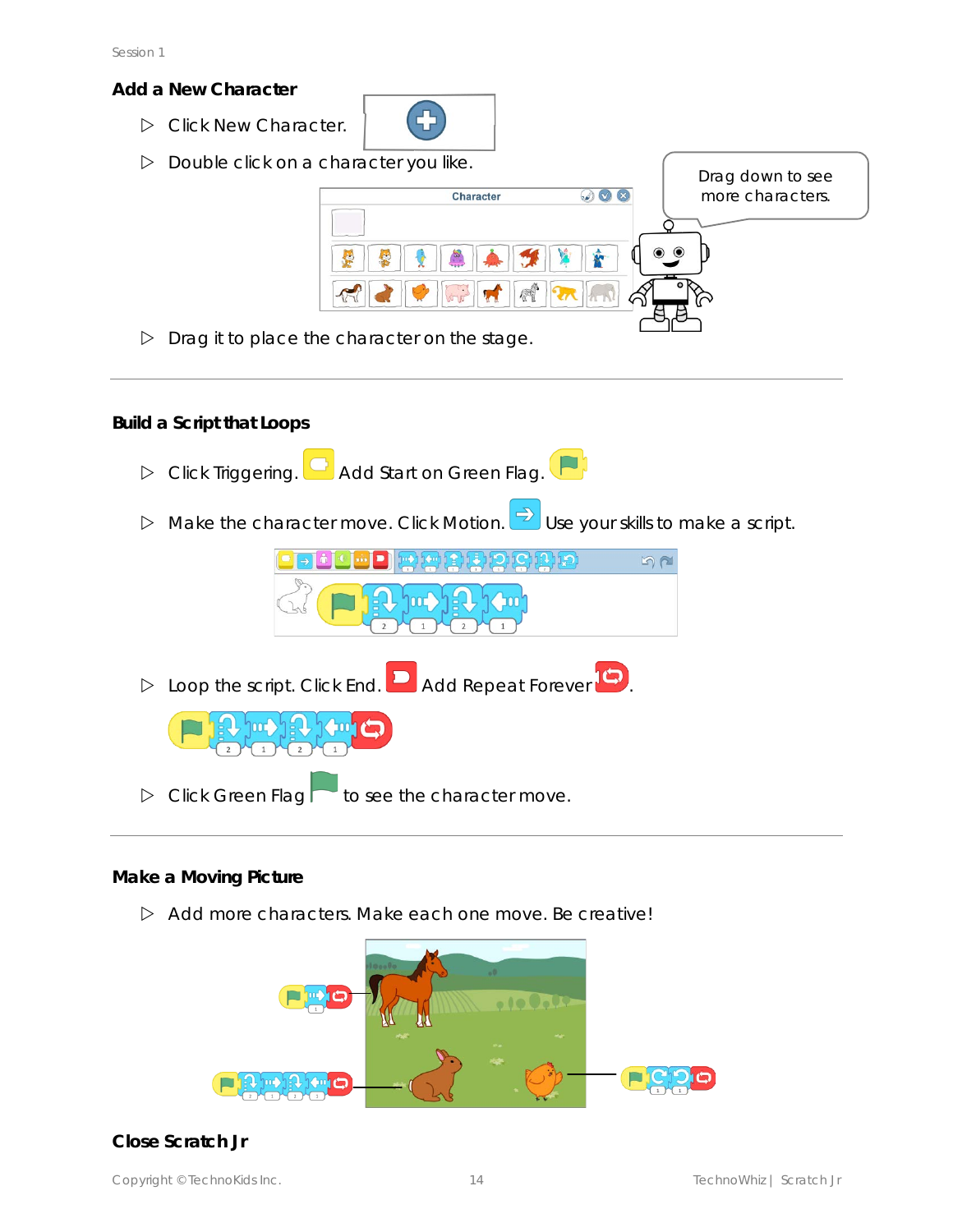# **Session 2 Review: Pick the Correct Code**

**What Block Will Do the Job?**

Circle the correct block.

1. Make a character small.





2. Make a character big.





3. Change the background.





#### **What Script Will Work?**

- 15  $14$ 13  $12$  $11$  $10\,$  $\boldsymbol{9}$ 8  $\overline{7}$ 6 5  $\overline{4}$  $\mathsf{3}$  $\mathbf 2$  $\mathbf{1}$ 1 2 3 4 5 6 7 8 9 10 11 12 13 14 15 16 17 18 19 20
- 4. Circle the script that will move the frog to catch the fly.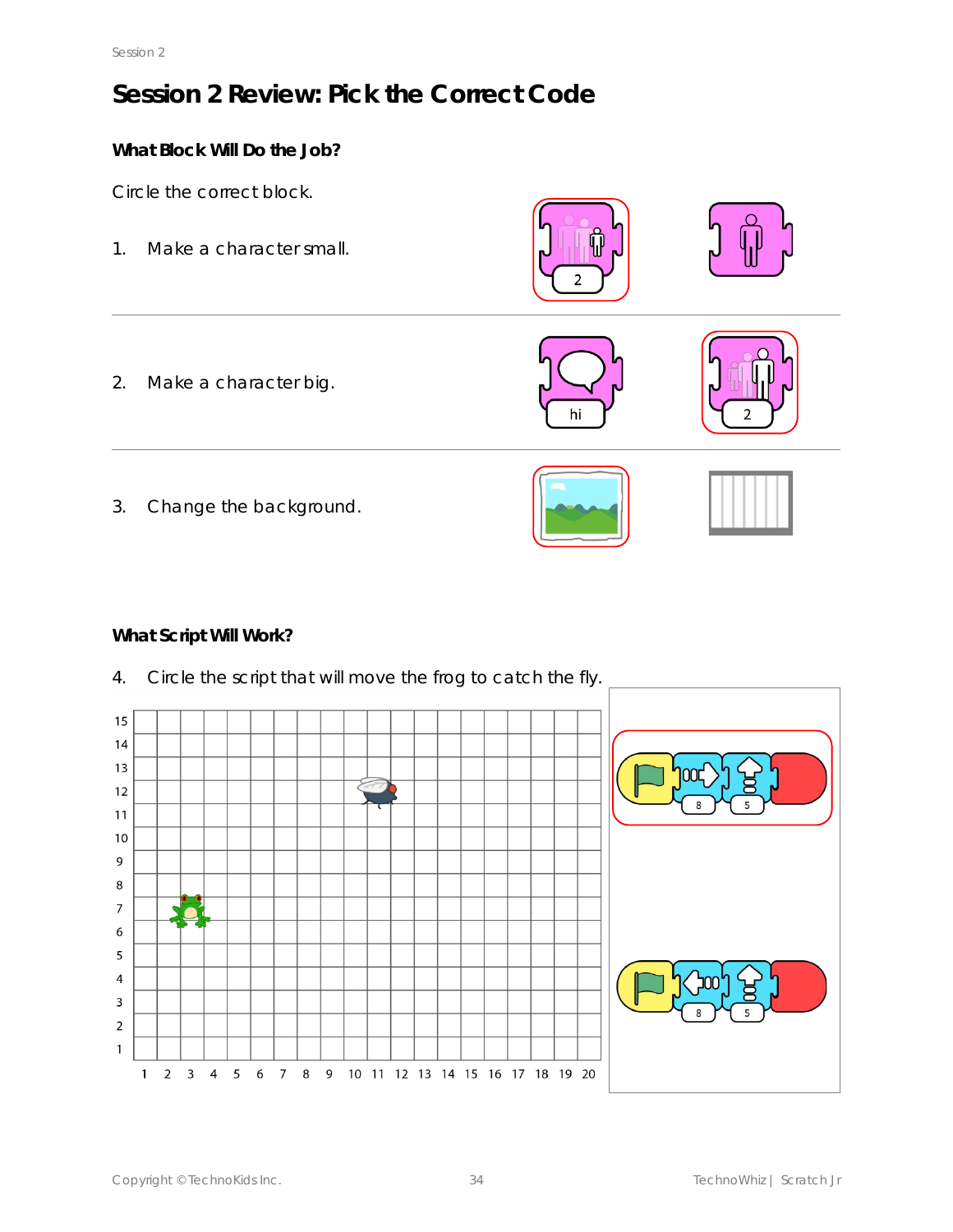### **Session 2 Skill Review: X Marks the Spot**

Use your skills to move a character to a special spot.

Plan what happens!

- Where do you want the character to start?
- Where do you want the character to end?
- Why are they going there?



Use this idea or come up with your own.

- 1. Open a new project in Scratch Jr.
- 2. Click *Project Information*.
- 3. Type student count. Click **V**
- 4. Click *Change Background*.
- 5. Pick a background. Here are some ideas:



6. Delete the *Cat*.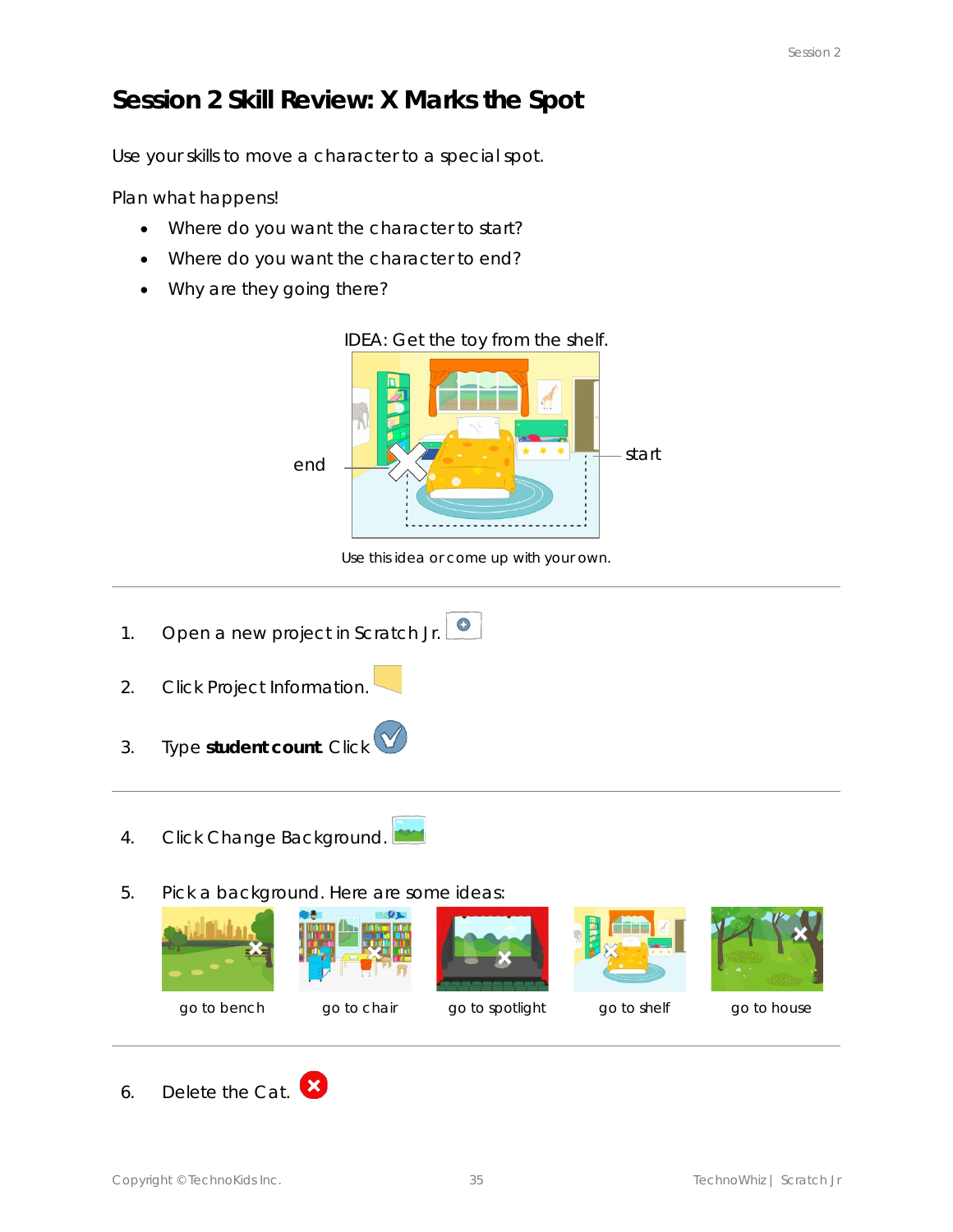7. Use your skills to add a character.



- 8. Click *Grid*.
- 9. Make a script that moves the character from the start to the end. For example:



- 10. Test it! Run the program.
- 11. Stop the program. Edit it.

#### CODING CHALLENGE

Have your character say what they are doing.



- 12. Share your work. Tell someone about your program.
- 13. Close Scratch Jr.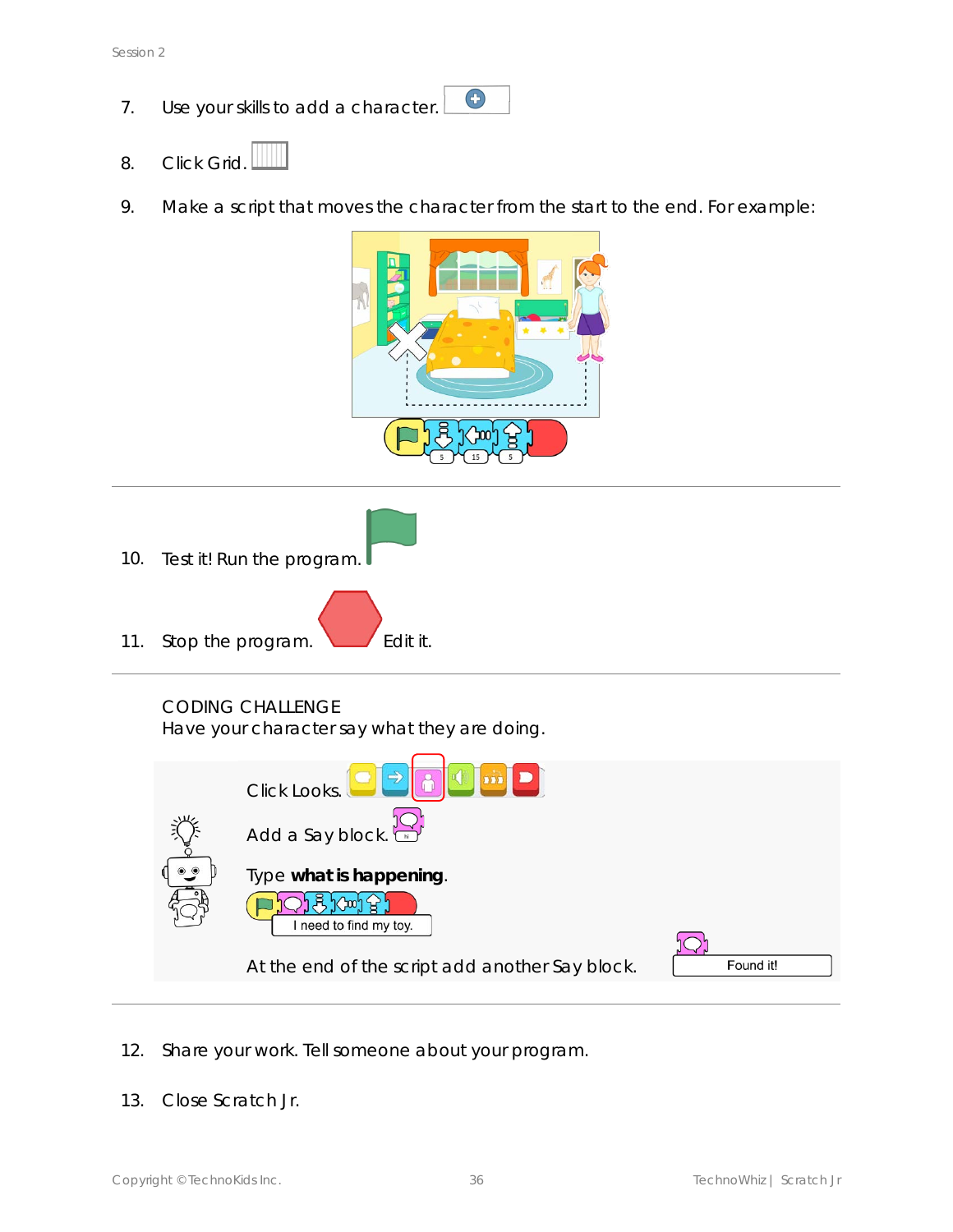# **Assignment 9 Design a Pet Monster Game**

Make a game for your friends to play.

What does your monster eat?

You will add food to the stage. When a player clicks on the food it will move to the pet monster. The food will then hide to make it look like the monster ate it.



*About the Start on Tap Block*



To make the game you will use the *Start on Tap* block. A person must click or *tap* the item on the stage. This makes the script run to move the food.

**Open the Saved Pet Monster Project**

- D Open Scratch Jr.
- Click *Home*.
- In the *My Projects* list find **Student pet**. Click it.



**Add a Title for the Game**

- **D** Click Add Text.
- Type a title such as **Feed My Pet Monster***.* Or, come up with your own idea!

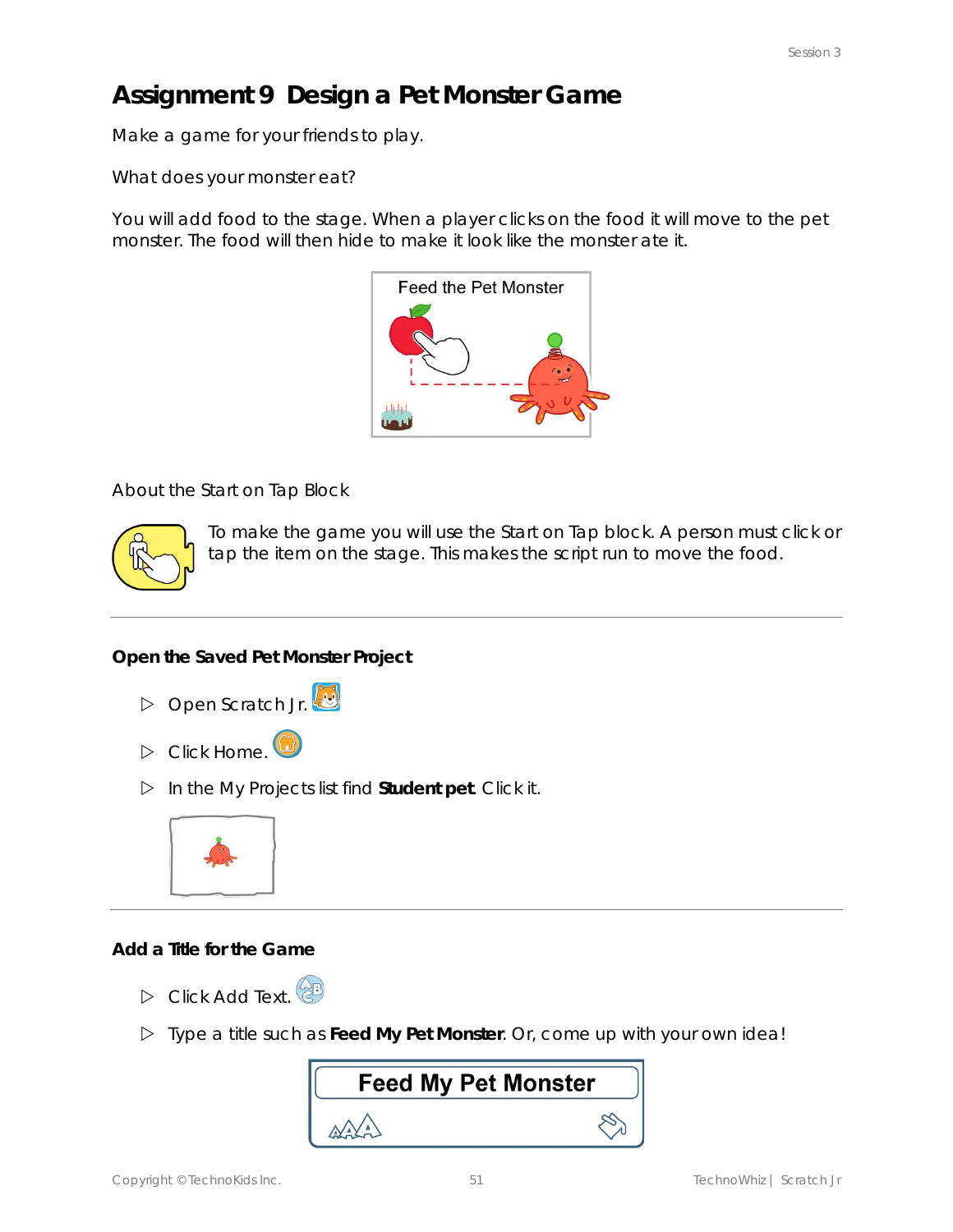**Format the Title**





**Play the Start of the Game to See Where the Food Needs to Go**

 $\triangleright$  Turn on the grid. **D** Click Green Flag to run the monster's script. Is the pet monster in a good spot? − Where is the monster? This is where the food must go. If not, do not drag it on 15 **Feed My Pet Monster** the stage.  $\overline{14}$  $13$ Add Motion blocks to  $12$ move it to a different  $11$  $10$ place on the stage. $\bullet$  $\mathbf{g}$  $\overline{6}$ 5  $\mathbf{1}$  $\overline{2}$  $\overline{\mathbf{3}}$ 10  $12$  $13(14)$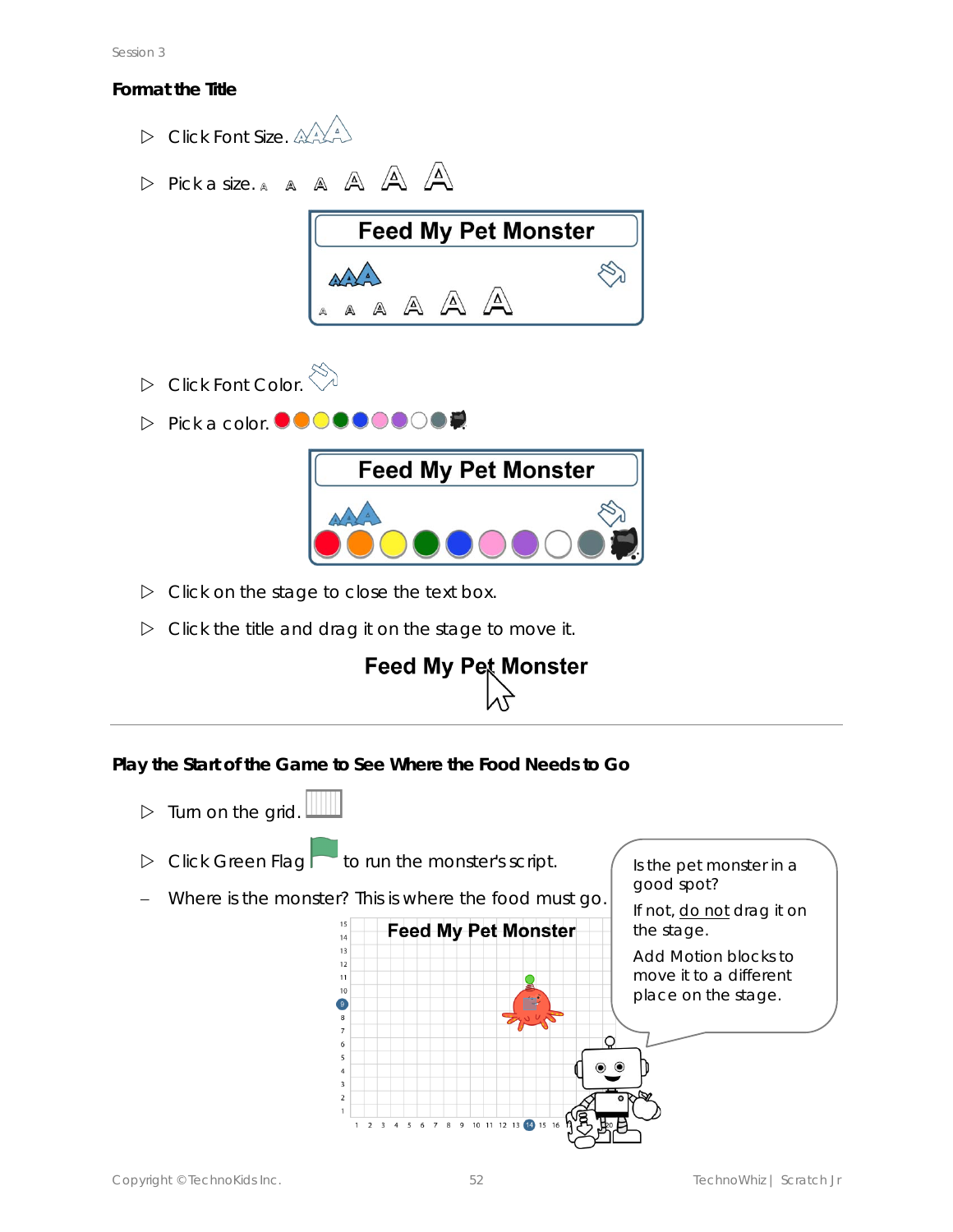**Feed the Pet Monster**

| Click New Character.                                                                             |
|--------------------------------------------------------------------------------------------------|
| Pick an item the monster will eat. $\blacksquare$ Place it on the stage.                         |
| <b>Feed My Pet Monster</b><br>œ<br>11<br>10<br>$\mathsf{o}$<br>8                                 |
| D Click Triggering. <b>B</b> Add Start on Tap.<br>Build a script to have it move to the monster. |
|                                                                                                  |
| Click the food to test it. Did it go to the monster?                                             |

**Edit the Number of Steps to Move the Food**

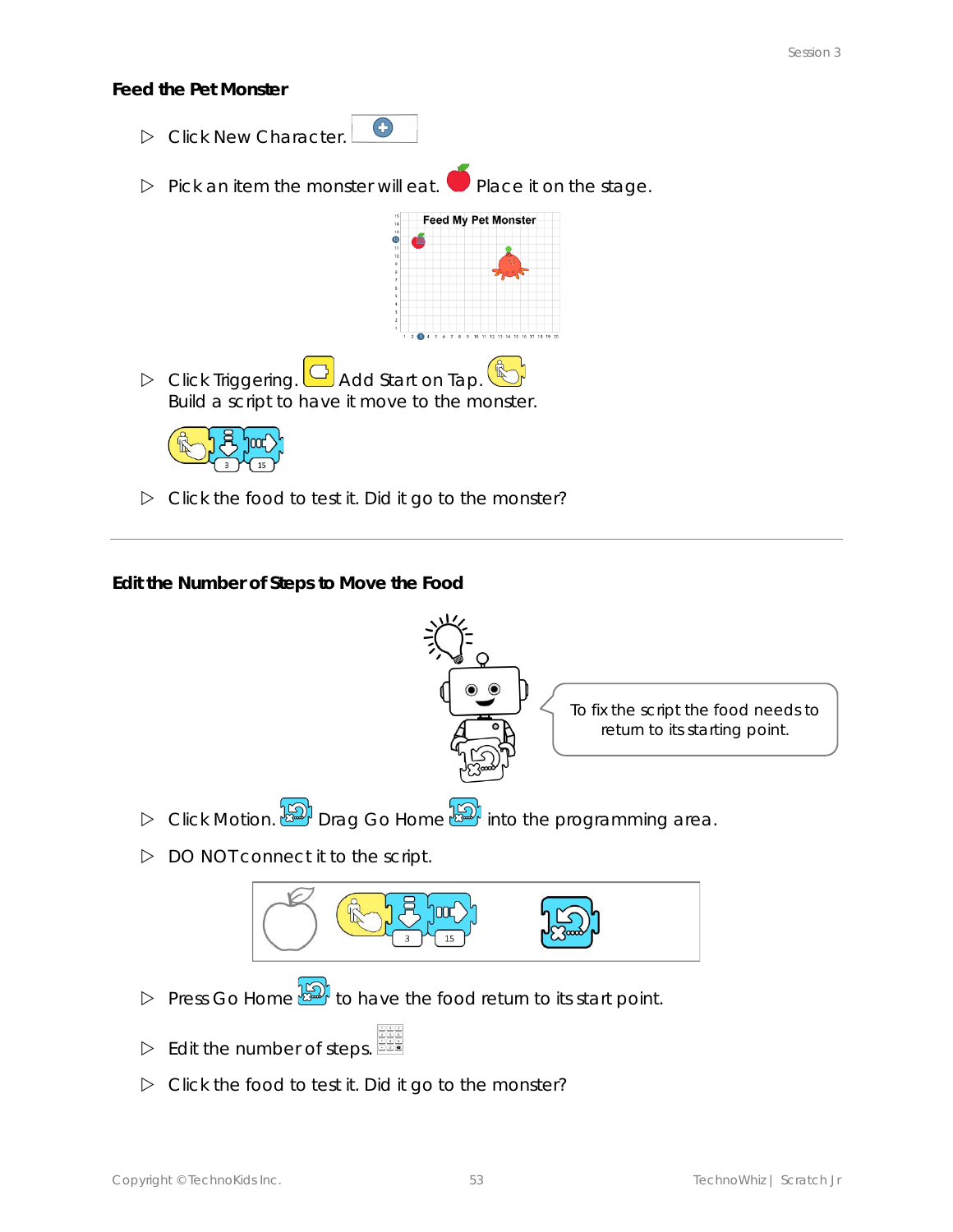**Hide the Food to Make It Look Like the Pet Monster Ate It**

- **Click Looks. Add a Hide block. A**
- **D** Click *End*. **D** Add an *End* block.



 $\triangleright$  Click the food to test it. Does it look like the monster is eating the food?

**Do You Need to Make More Changes to the Script?**

- **D** Click Looks. **D** Drag Show  $\left[\begin{matrix} \frac{1}{2} \\ 0 \end{matrix}\right]$  into the programming area.
- $\triangleright$  DO NOT connect it to the script.

**Press Show**  $\left(\begin{array}{c} \n\phi & \n\end{array}\right)$  to see the food.

- $\triangleright$  Edit the script.
- $\triangleright$  Click the food to test it. Does it look like the monster ate it?

**Be a Game Designer**

- $\triangleright$  Use your skills to make the game fun to play. Pick from the ideas:
	- Have the monster say **Feed me!**
	- Add instructions that tell how to play the game.
	- Add more food items.
- $\triangleright$  Play the game:
	- o Click Presentation Mode
	- o Click Green Flag to run the game. Feed the pet monster.
	- o When done, click  $\frac{1}{1-r}$ .

#### **Close Scratch Jr**

To fix the script, you must see the food.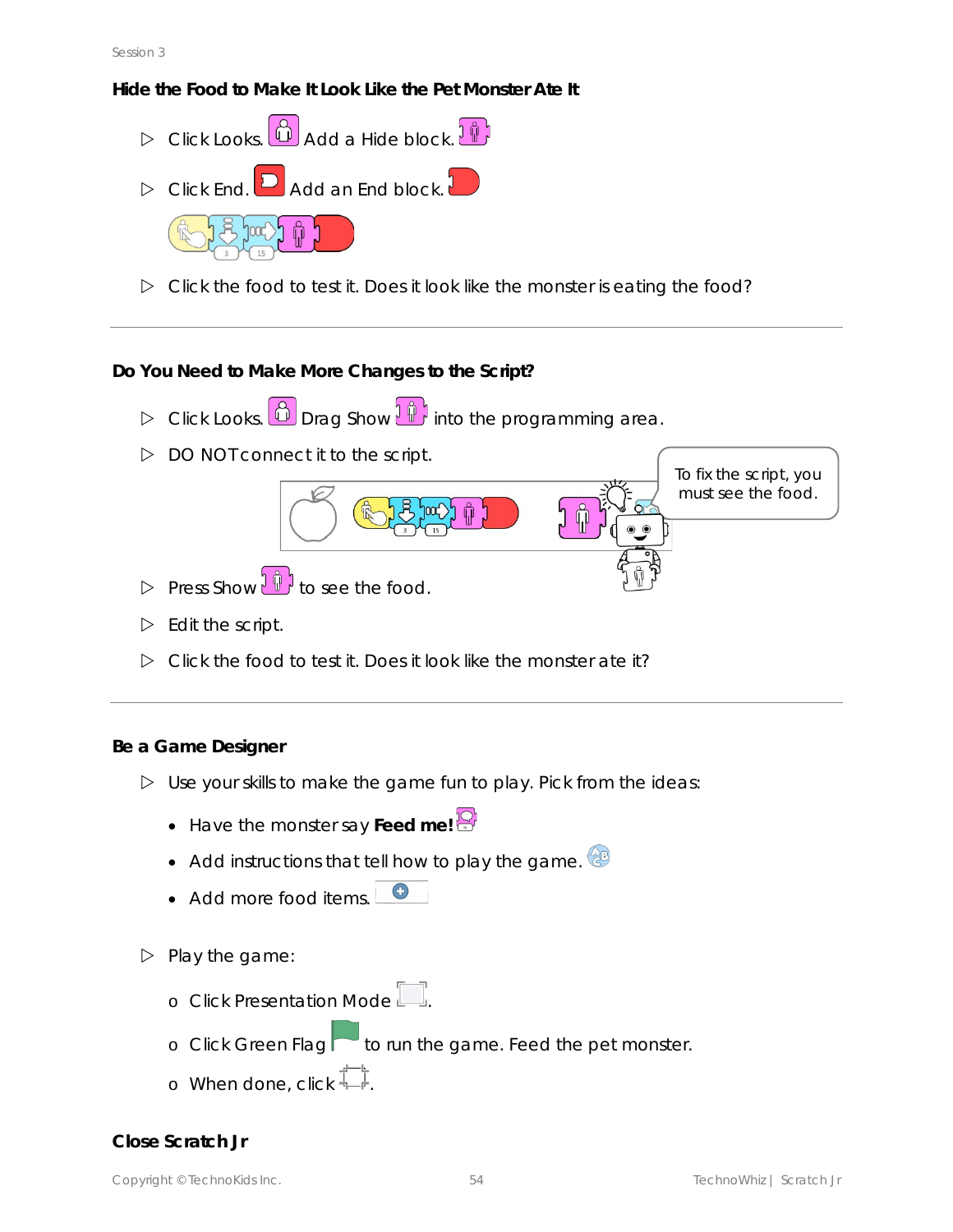# **Session 6 Extension Activity: I am a Programmer**

Answer the questions about the TechnoWhiz project.

1. How much did you learn about coding?



2. What do you think about Scratch Jr?



Why?

3. What game did you like to make the most?



Why?

4. What one tip would you give to someone new to using Scratch Jr?